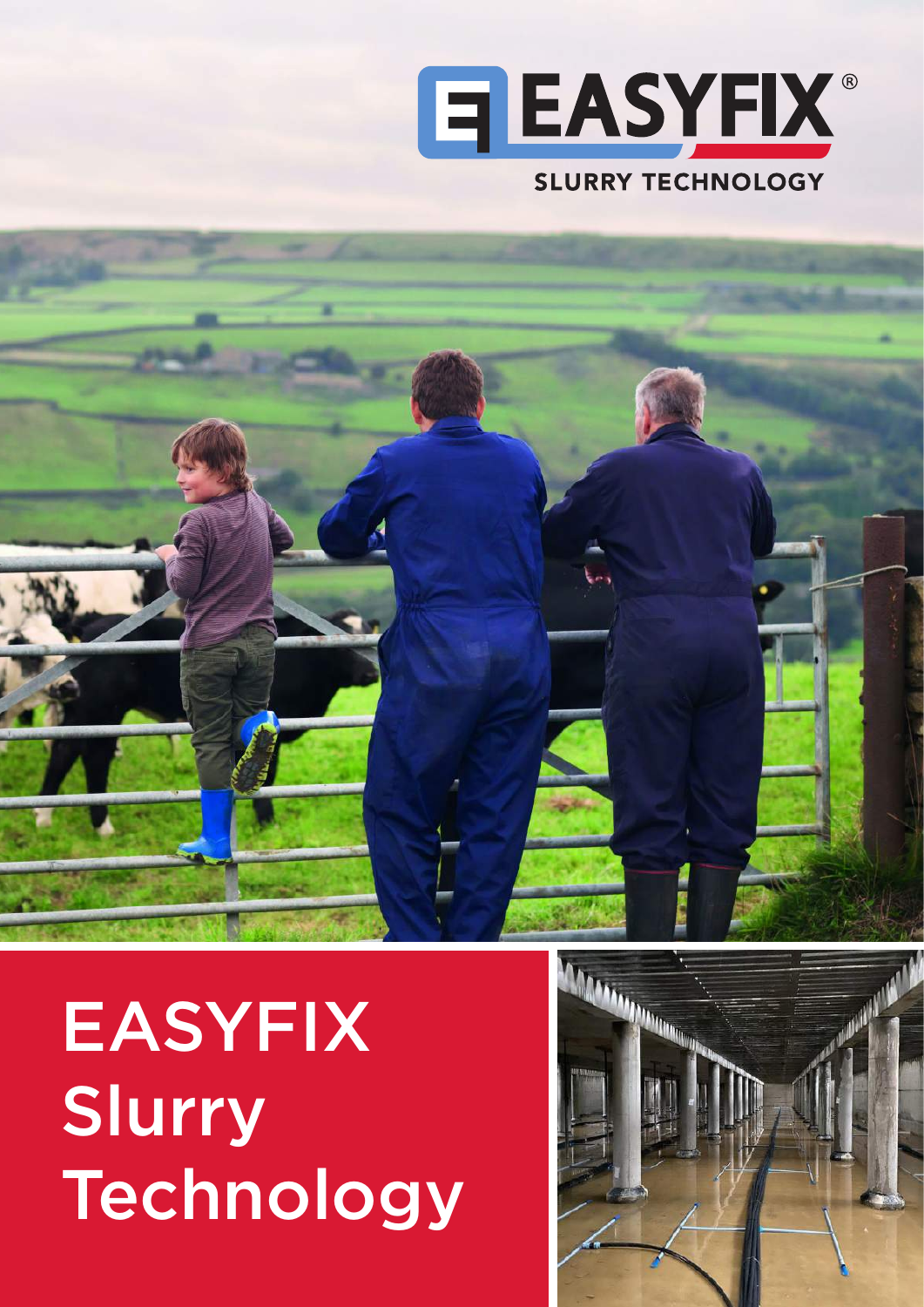# **EASYFIX Slurry Technology**

EASYFIX Slurry Technology is the next generation in slurry management. The technology injects compressed air into slurry at specific points via non-return valves. The oxygen that flows through the valve creates a bubble and as it rises through the slurry it helps to break it down and ensure that it remains in a liquid state.

The primary benefit of EASYFIX Slurry Technology is that it is proven to reduce ammonia emissions by 51%<sup>1</sup>. It also assists greatly in the increased production of nutrients such as Nitrogen (N), Phosphorus (P) and Potassium (K) in the slurry. The liquid state which the slurry finds itself in eliminates the need for agitation which, crucially, makes for safer environments for both animals and farmers alike.

With increasing regulations on farming practices such as nutrient management, farmers need to maximise the efficiency of their manure and rely less on the use of artificial fertilisers. EASYFIX Slurry Technology benefits farmers in their quest for lower emissions, reduced carbon footprint and increased slurry nutrients, while savings on artificial fertilisers will help improve overall farm-profit.

EASYFIX Slurry Technology can be fitted in both new and old underground tanks, overground slurry stores and lagoons and is suitable for beef, dairy and pig enterprises.

*1. Wageningen University & Research, Effect of the Aeromix System on Ammonia Emissions in a Dairy Barn: Exploratory Research at Dairy Campus, 2015.*



### **Additional Benefits**

- Higher ratio of aerobic to anaerobic activity
- Increased N, P and K values due to less anaerobic breakdown creates a tangible ROI
- No agitation means you can pump on demand, saving on labour and machinery
- Reduces hydrogen sulphide emissions making it safer animals can stay in pens when pumping
- Oxygenated slurry greatly reduces unpleasant odours which emit from slurry
- Reduction in methane lost during storage makes it ideal for "storing" methane energy for future digestor harvesting
- High pressure system which means that it works the same regardless of whether the pit is nearly empty or full
- Unique design of air systems and non-return valves provides precise release of air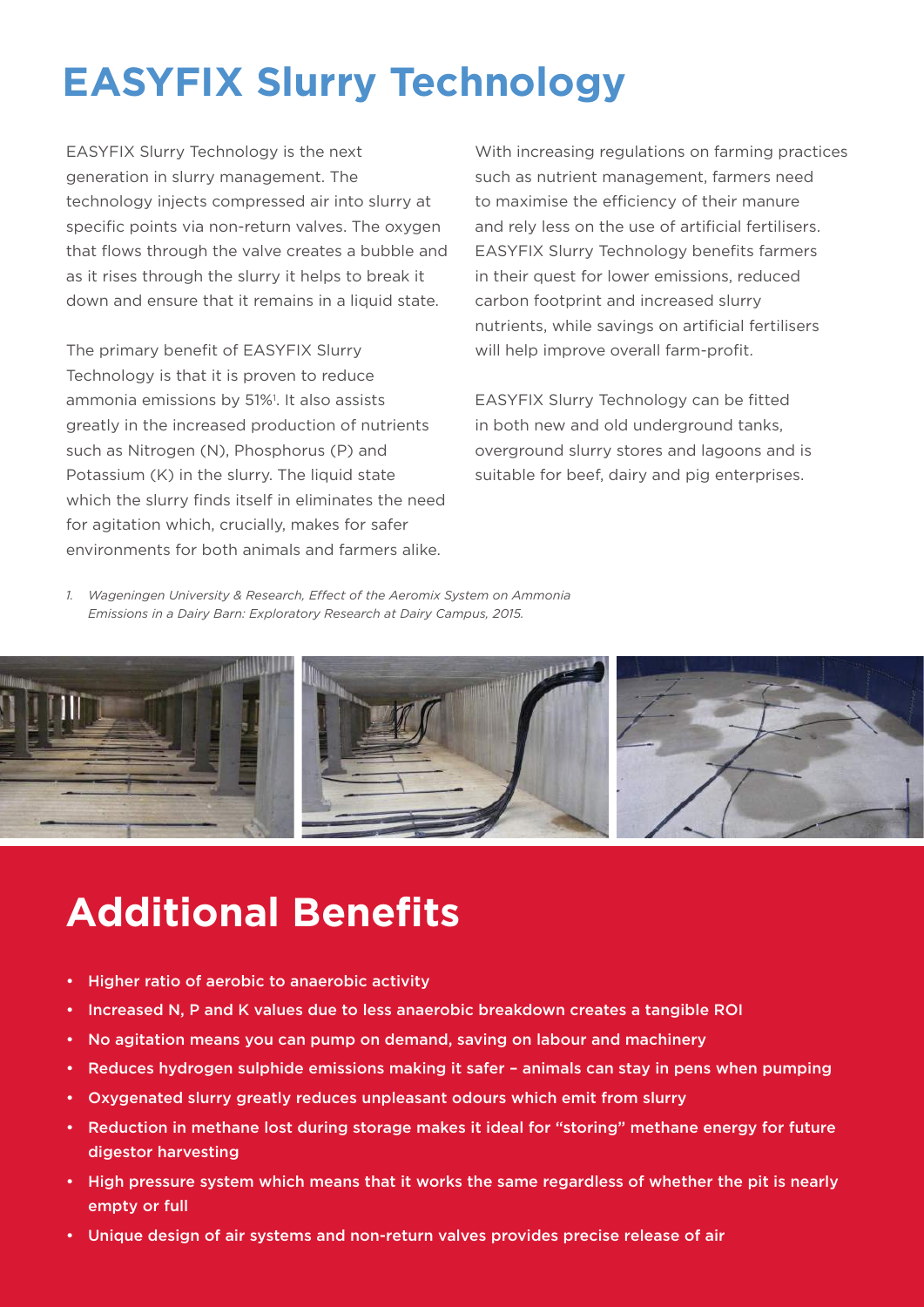# **What Our Customers Say**

*"I have two tanks with EASYFIX Slurry Technology and one which doesn't. I've been able to compare the slurries and there is no question that the aerated slurry is way better. I'm saving big money on fertiliser too. The cost of it is going up and regulations are going to prohibit the use of it in future so you have to get more value from your slurry. On top of that, it's safer because I don't need to agitate it, I'm able to grow more grass and it's good for the environment."* – PADDY PRENDERGAST, KILKENNY



*(EASYFIX Slurry Technology installed for over 8 years)*

EASYFIX Slurry Technology is a low rate, intermittent aerobic compressor system which performs as follows:



How it Works **Compressor is activated** by a digital clock in the control panel

> Air is fed into the primary rotary valve which feeds the rest of valves

Valves are connected to manifolds which are securely fixed to the floor

Only one port is 'live' at any time, causing air to be jetted out at 2 or 4 specified points

Pneumatic distribution rotary valve then revolves to open the next port

Nutrients within oxygenated slurry are uniformly distributed